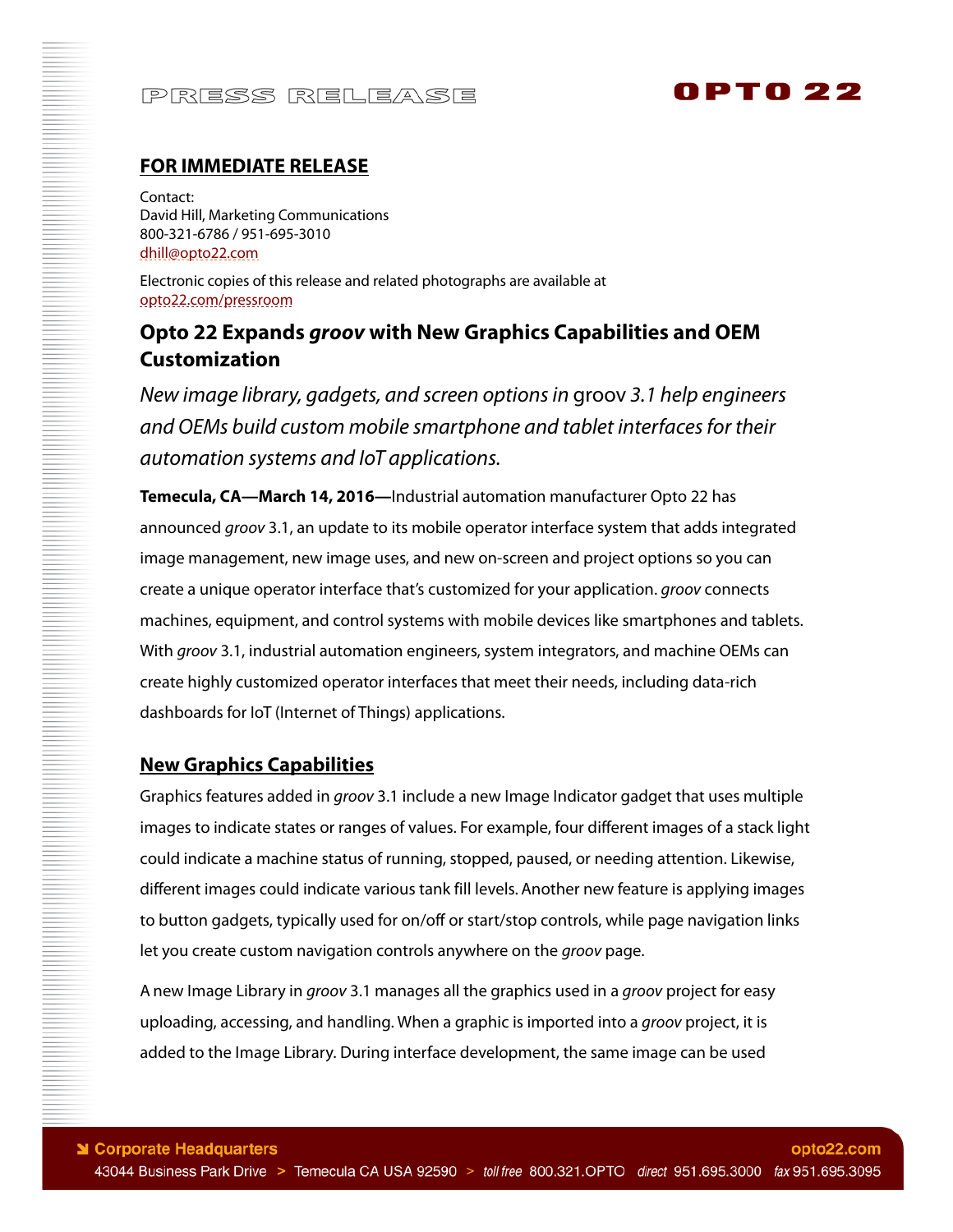throughout your project, saving time and disk space. When the image is updated or changed in the library, all instances of the image throughout the project are updated as well.

0 PTO 22

These new graphics features result in a significantly more visually appealing and functional mobile interface, along with a greater degree of customization than ever before.

### **Customize Your Application**

For OEMs, machine builders, and anyone who needs to customize an operator interface with a specific logo and color scheme, *groov* 3.1 project options let you change default menu and caption bar colors, freeze the menu bar, and replace the default "groov" logo at the top of the screen with your own graphic.

Additional improvements in *groov* 3.1 include new options to precisely adjust text size, color, style, font, and background color in gadgets; to size gadgets like LEDs smaller to achieve greater detail and density; and to select and change properties of multiple gadgets simultaneously. A new tag overview screen shows all tags in use and the events for each tag. Also, groov systems that connect to Modbus/TCP devices can now access individual bits within Modbus registers.

### **What is groov?**

groov is a zero-programming, web-based way to build, deploy, and view effective, scalable operator interfaces to monitor and control systems and equipment using mobile devices and other computer-based systems. These operator interfaces can be viewed on almost any mobile device or computer regardless of its manufacturer, operating system, or screen size, including smartphones, tablets, PCs, and even smart high-definition televisions.

For mobile devices like iPhones, iPads, and Android-based smartphones and tablets, a *groov* View app for iOS and Android is available free of charge on the iOS App Store and Google Play Store. The groov View app provides a native mobile experience for operator interfaces built with groov. These interfaces can also be viewed in the mobile device's built-in web browser. groov can augment existing human-machine interfaces (HMIs) and Supervisory Control and Data Acquisition (SCADA) systems by making important information available to authorized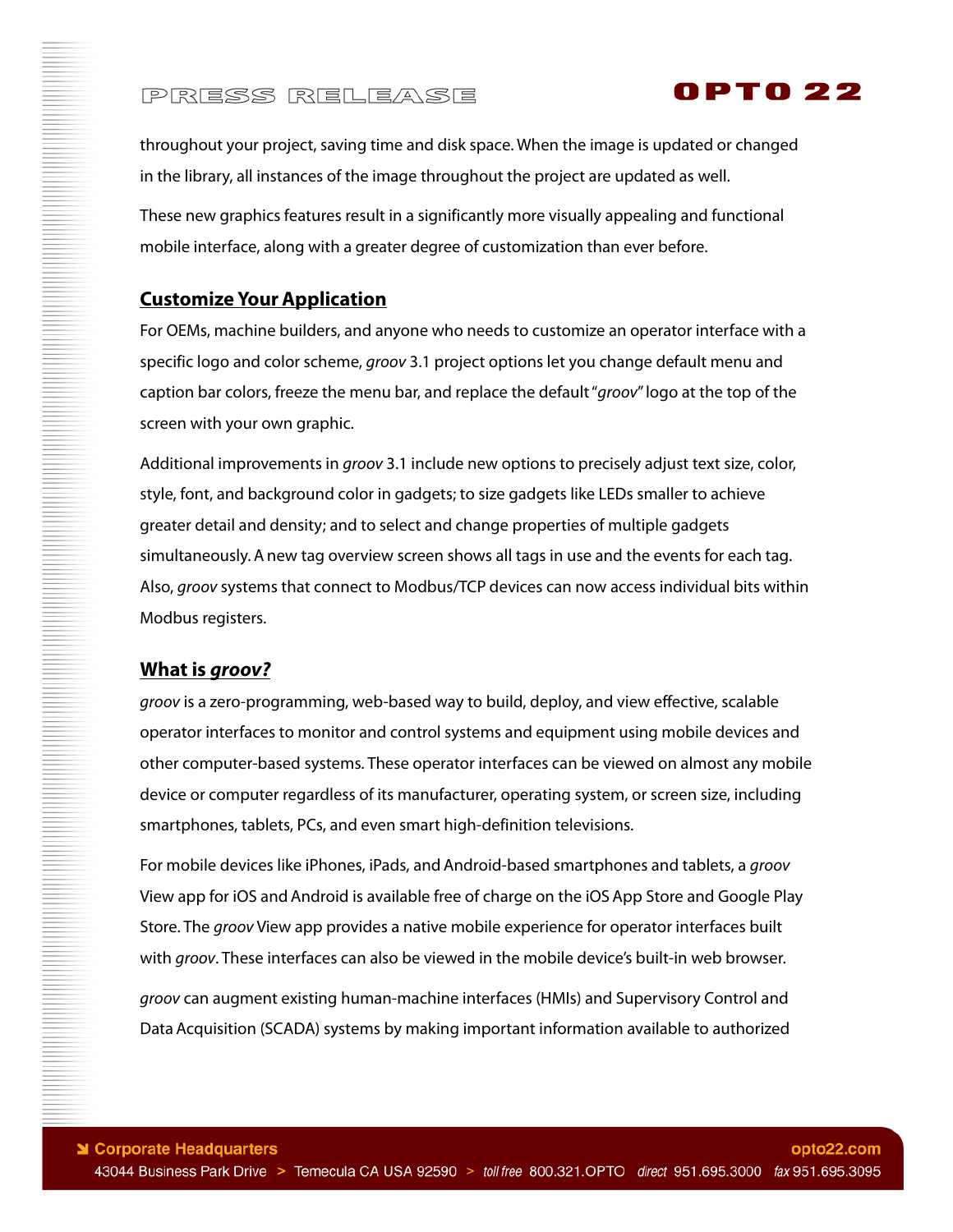

users at any time and in any location. Users can also receive event-based email messages, for example when a connected machine or system needs attention. *groov* is available as either the standalone *groov* Box, an industrially hardened hardware appliance, or the PC-based *groov* Server for Windows software.

In addition to Modbus/TCP networking, groov supports OPC Unified Architecture (OPC UA) to communicate with a variety of machines and systems on the plant floor, including PLCs, DCSs, PACs, databases, and OPC-DA servers. groov also communicates directly with Opto 22 SNAP PAC System controllers.

#### **Free Trial Version and Online Demo**

A fully functional version of groov Server for Windows is available to download and try so you can see your own system's data on a smartphone, tablet, or other mobile device. The groov Free Trial operates for two hours without a license and can be restarted as needed. You can also see groov in action immediately and try it yourself with a live online demo available at groov.com/see-groov-now.

#### **Pricing and Availability**

groov 3.1 is available now directly from Opto 22 and from Opto 22 distributors worldwide. groov platforms start with either the standalone groov Box hardware appliance (GROOV-AR1-BASE) at a list price of \$1295.00 USD or groov Server for Windows software (GROOV-SVR-WIN-BASE) at a list price of \$995.00 USD. To communicate with multiple Modbus/TCP devices or SNAP PAC controllers, move up to groov Plus (GROOV-LIC-PLUS) for an additional \$695.00 USD. To communicate with OPC UA-compliant systems and equipment as well as with multiple Modbus/TCP devices and SNAP PAC controllers, move up to groov Enterprise (GROOV-LIC-ENT) for an additional \$1595.00 USD over the base price.

Customers who already have *groov* version 2.0 or later and a current *groov* maintenance contract can upgrade to groov 3.1 free of charge. For more information, contact Opto 22 Pre-Sales at 951-695-3000 or toll free at 800-321-6786, or visit groov.com.